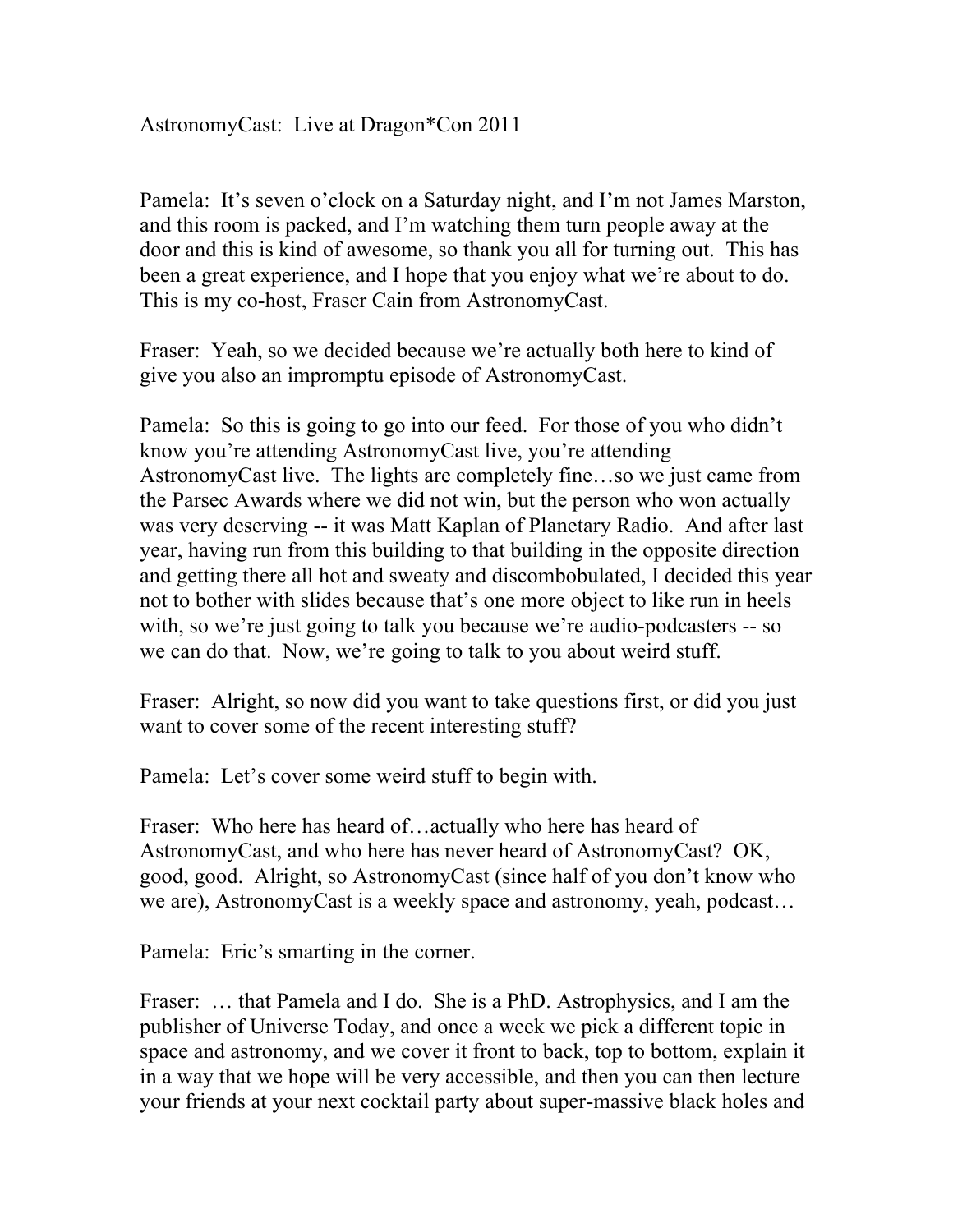Relativity, and, you know, symmetry, and homogeneity, and all that kind of stuff.

Pamela: And super-symmetric particles do not exist; the Large Hadron Collider has not found them enough times that we're pretty sure they're not there.

Fraser: So we've done about 231 episodes, plus question shows on every single topic you can possibly imagine about space and astronomy, so if you want to check that out, if you like what Pamela has to say, I highly recommend you check out AstronomyCast, but enough pimping our stuff… So one of the things that we like to do is cover some of the mysteries of the Universe because, a lot of the time, some of the greatest parts of astronomy is where we're right on the cutting edge. We're finding out the latest stuff that we just didn't know yesterday, and now we do know, the stuff that's really weird, the stuff that's like, "I don't know what that is," and there's been a bunch of stuff that's released very recently which perhaps some of you have heard in the news. Has anyone heard about the "diamond planet?" Have you heard about this? Yeah, so this was a binary object consisting of a big star and a less big star. The big star died, became a millisecond pulsar, so, you know, a dead star spinning very rapidly, orbiting what was the white dwarf remnant of the other star, which has now cooled down and become a "diamond" (that's actually from what I understand) roughly cool enough that you could actually touch it. They are calling it a diamond planet, but I don't know if that's really appropriate.

Pamela: Well, we do know there are giant (it's not after 10 p.m. yet)…there are giant "expletive" planets in the Universe. We tend to call them white dwarf stars. So our sun someday will become a very different object. As it grows older, it's going to stop burning hydrogen in its core; a lot of weird reactions are going to happen as it starts burning heavier and heavier fuels. Eventually, it runs on stuff it's able to burn, and when that happens, it loses its atmosphere and what's left behind is just a nucleus of carbon that has configured itself into a crystalline structure -- that's a diamond -- that has all sorts of nifty occlusions in it, so it won't be flawless. But imagine something a fraction of the size of the Sun that's a diamond – and that's our sun's future. So there's kind of diamonds everywhere, and supernovae actually create diamonds fragments, or at least little tiny diamond chips, diamond dust…all these different things, different…asteroid impacts can do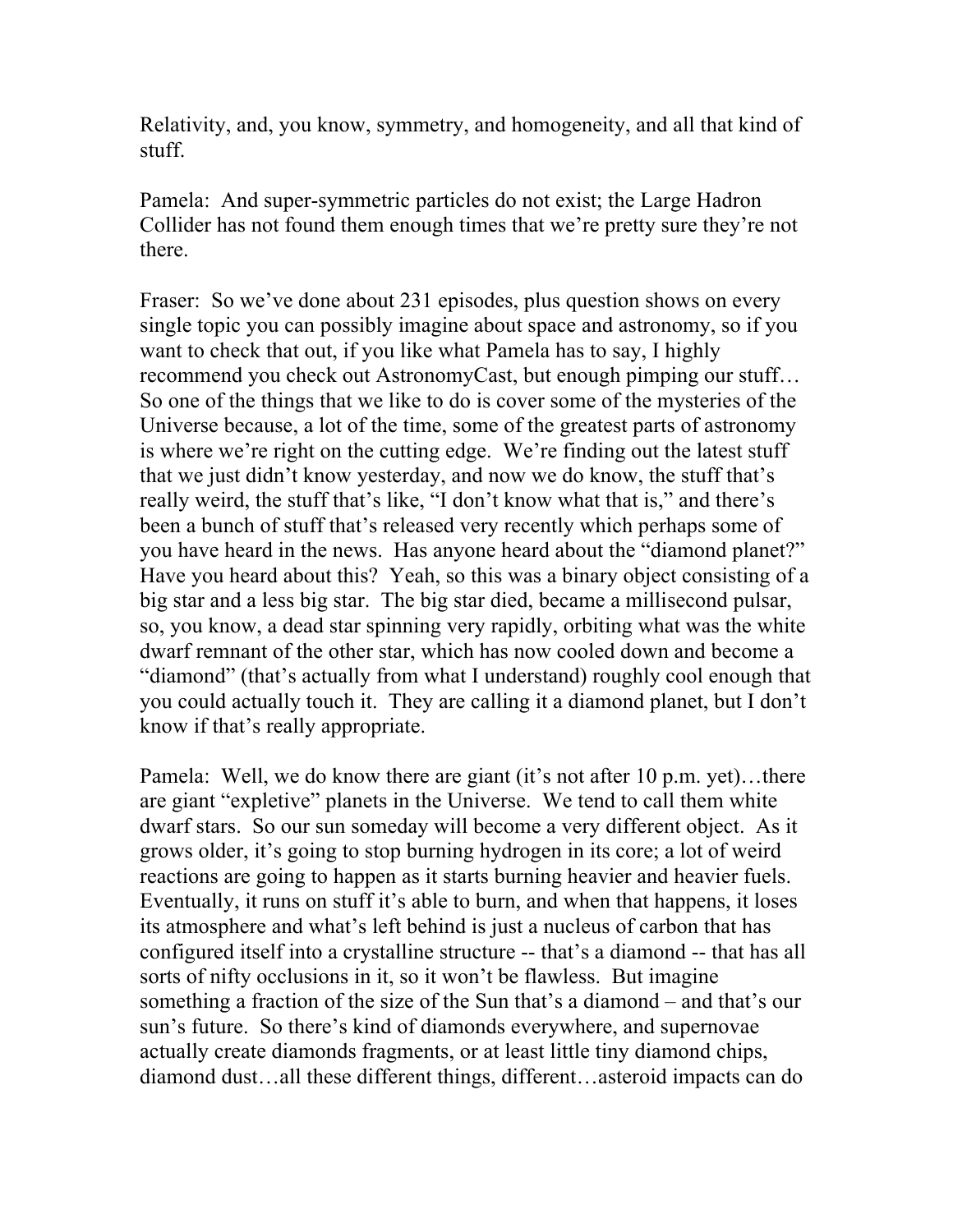this. The Universe likes to kill humans and create diamonds. I'm not sure what it's saying, but it's kind of cool.

Fraser: So why don't we take a bit of a tour through the Universe? Let's start with our solar system and talk about some of the weirdest things in our solar system. Where do you want to start?

Pamela: Mimas! Where else do you start?

Fraser: Sure, "the Death Star moon." Has anyone seen a picture of Mimas? Mimas looks like a death star. It really does! It's a moon with a huge, big crater carved out of it. So what happened to that?

Pamela: Well, our universe is filled…not our universe, our solar system is filled up with leftover rocks that are careening around in orbits that… it's like watching windshield wipers that aren't quite lined up. Most of the time, they're not doing the exact same thing, but occasionally you'll get that one swipe where they're exactly in sync. Well, most of the time bits of rock happily orbit around not hitting things, but occasionally things line up, and you end up with smaller rock hitting larger moon, creating something that looks just like the Death Star, and it's always nice when you get these moments because I wouldn't have got to talk to you about craters if it wasn't for our solar system creating a look-alike for the Death Star. So this is what we call a teachable moment.

Fraser: Now, did that impact…was that big enough to have destroyed Mimas? Was it pretty close?

Pamela: No, no. We've seen much bigger collisions. In fact our own moon…we're now starting to learn we've been baffled for a while by our moon because its center of gravity isn't in the center of the mostly spherical moon, and that's kind of disturbing. The front side has these beautiful lava seas, big pretty craters, backside – beat the tar out of it, completely different coloration, completely different texture, and we're now starting to think that at some point in our past, something whacked the backside of the Moon (which may not have been on the back side at that moment in time), knocked the center, changed the shape of the Moon (because it was probably something very, very large that did this), and then glommed on and became part of the Moon, so the off-center center of mass is due to this massive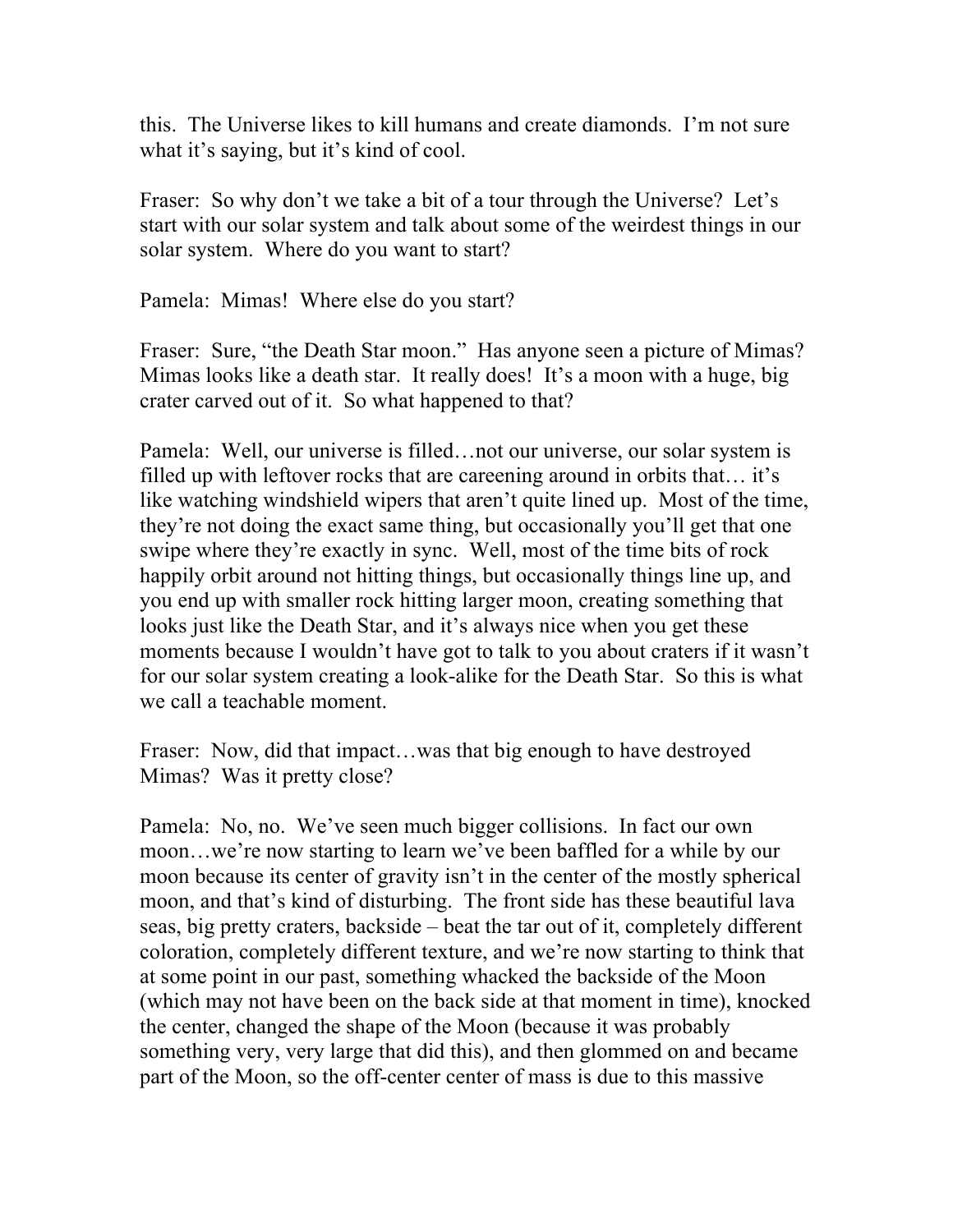collision, the change in texture and surface composition. That's the stuff that hit it, and that is a large collision, but the Moon stayed in one piece.

Fraser: But another Saturnian moon is Iapetus.

Pamela: That's fabulous!

Fraser: ...which is very strange. It's got two sides: one is black, one is white, and it has a very bizarre ridge that's 10 km high that looks like a...

Pamela: And the reason that this happens is just black stuff absorbs heat more effectively than white stuff, so at some point in its history, it got a thin splattering of darker material, and that darker material caused that side of the moon to melt a little bit more. And the ice isn't pure; all through the ice there's these organic materials, and as those organic materials end up coming to the surface, they're black. So the one side just keeps getting blacker and blacker and blacker. Now the other side, the way that works is its melting, too, but in a very different way, and so you're ending up with the white ice is forming on the white side, and the black stuff just building up on the other side, and the difference in heating is causing the cliff between the two sides. And if you've ever seen nasty, covered-in-pollution snow in the winter, that black sludge in the snow is very similar to the surface of Iapetus.

Fraser: And I hate to stay with Saturn, but then there's Enceladus.

Pamela: True.

Fraser: Right, and so Enceladus has these bizarre tiger stripes at the bottom of the moon, and pouring out of these tiger stripes, these, you know, these kilometer-long, kilometer-wide cracks, fissures on the southern pole are geysers of snow and ice pouring out of Enceladus into space.

Pamela: And our solar system creates these geyser-y planets, and we have a volcano-y world: Io orbiting Jupiter…all of this is created by taking a moon and squishing it over, and over, and over like a squishy ball. Now, if you took a stress ball and you constantly squeezed it, it would slowly heat up, or a faster way to do this is to take a super ball and just bounce it manically, and if you act like a small bored child, you're going to heat up the super ball. Now, the planets…this doesn't happen because they're getting squished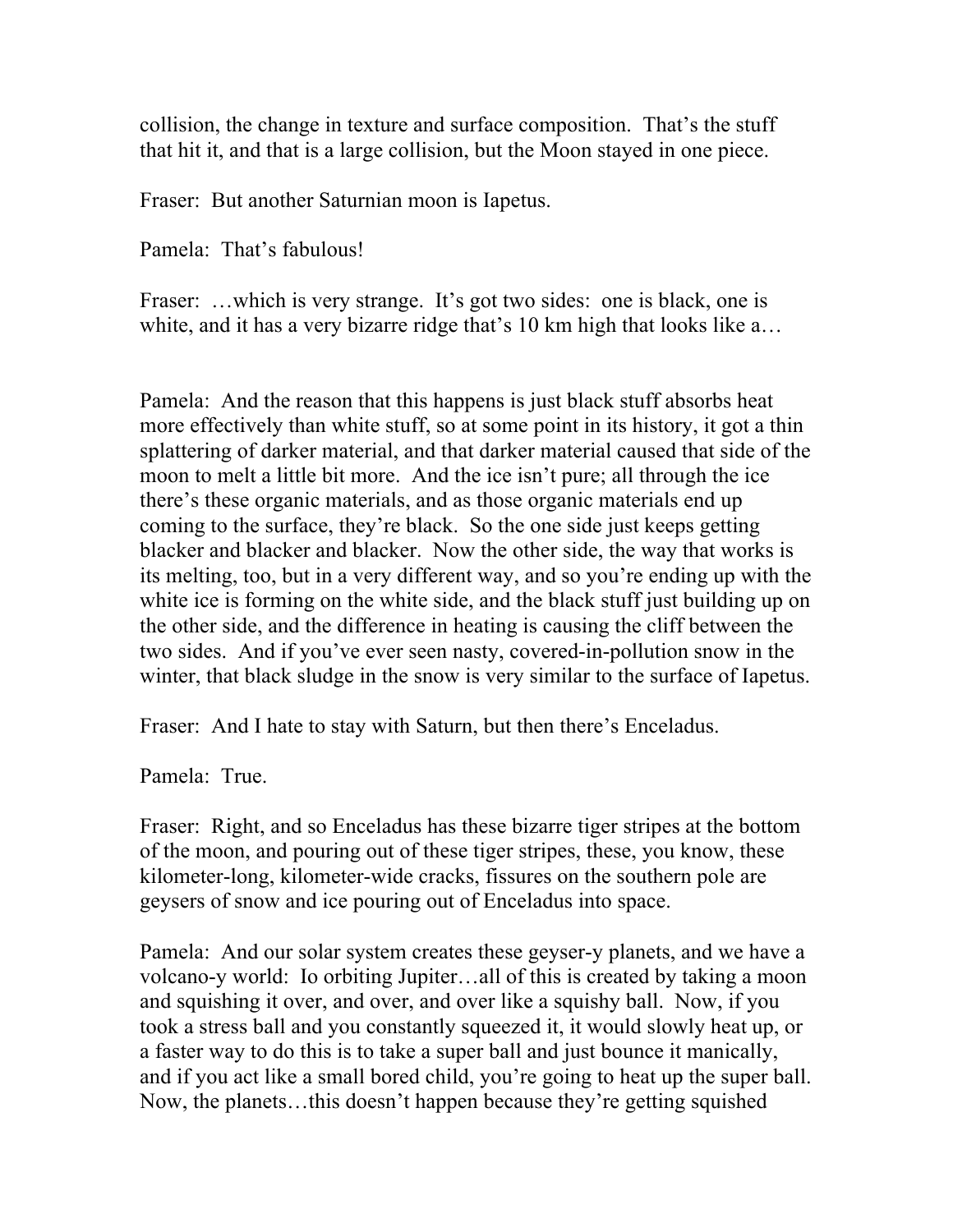back and forth by someone bouncing them on a table, but gravity is doing this for us. As these moons… Your eyelashes are amazing! For our listeners, Minnie Mouse just walked in and her eyelashes are at least 3 cm long, and she's in the front row blinking very nicely at me. So, all of these different moons that have volcanism, whether it be water geysers or lava, this is caused by gravity. When the Moon is a little further from the planet it's orbiting, being a little less, when the moon is closer, it's a little bit more, and this causes a constant contracting and releasing, contracting and releasing that creates volcanoes that creates ice geysers, that creates amazing rich thermal stuff in the outer Solar System that's supposed to be cold, but since it's not cold due to volcanism, there could be life out there, but that's for a different topic. So, come back next year.

Fraser: I hate to stay on Saturn, but Titan has liquid hydrocarbons on the surface. There's lakefront property on Titan.

Pamela: Titan is a moon that exists at the triple point of methane. This is the temperature and pressure regime where methane -- that stuff emitted by cows that causes people to say that cows cause more global warming than cars…not quite sure. Methane, though, on Titan is capable of being a liquid, it's capable of raining from clouds, its capable of being a solid ice, and it's capable of having gaseous form -- that's these clouds that just rain, so it's just like Earth where we have the triple point of water where we have liquid ice, oceans, frozen ice -- Antarctica while it's there; both worlds have this amazing thing, and the thing is Titan's a little tiny gravitationally, and methane -- it's not as noxious as cutting through things there as water is here, but it's enough fluidity, enough flowing across the surface that you see river deltas, you see lakes, you see all of the types of geology created by water here on the planet Earth. And what's neat is methane is a carbon molecule, and it has many other very complex carbon molecules on Titan as well, and there's some work that was written about by Chris McKay that talked about if there's methanogens: bacteria that function utilizing methane on Titan, there'd be certain chemical signatures, certain things that existed out of chemical equilibrium. Those are those equations you did in high school that made you hate yourself and cry. So Titan balanced those equations the way I did when I got a C in chemistry: they're not in balance, and they're out of balance the way you'd expect if there is life on Titan, it's not conclusive, it's not proof…

Fraser: Did you just say there was life on Titan?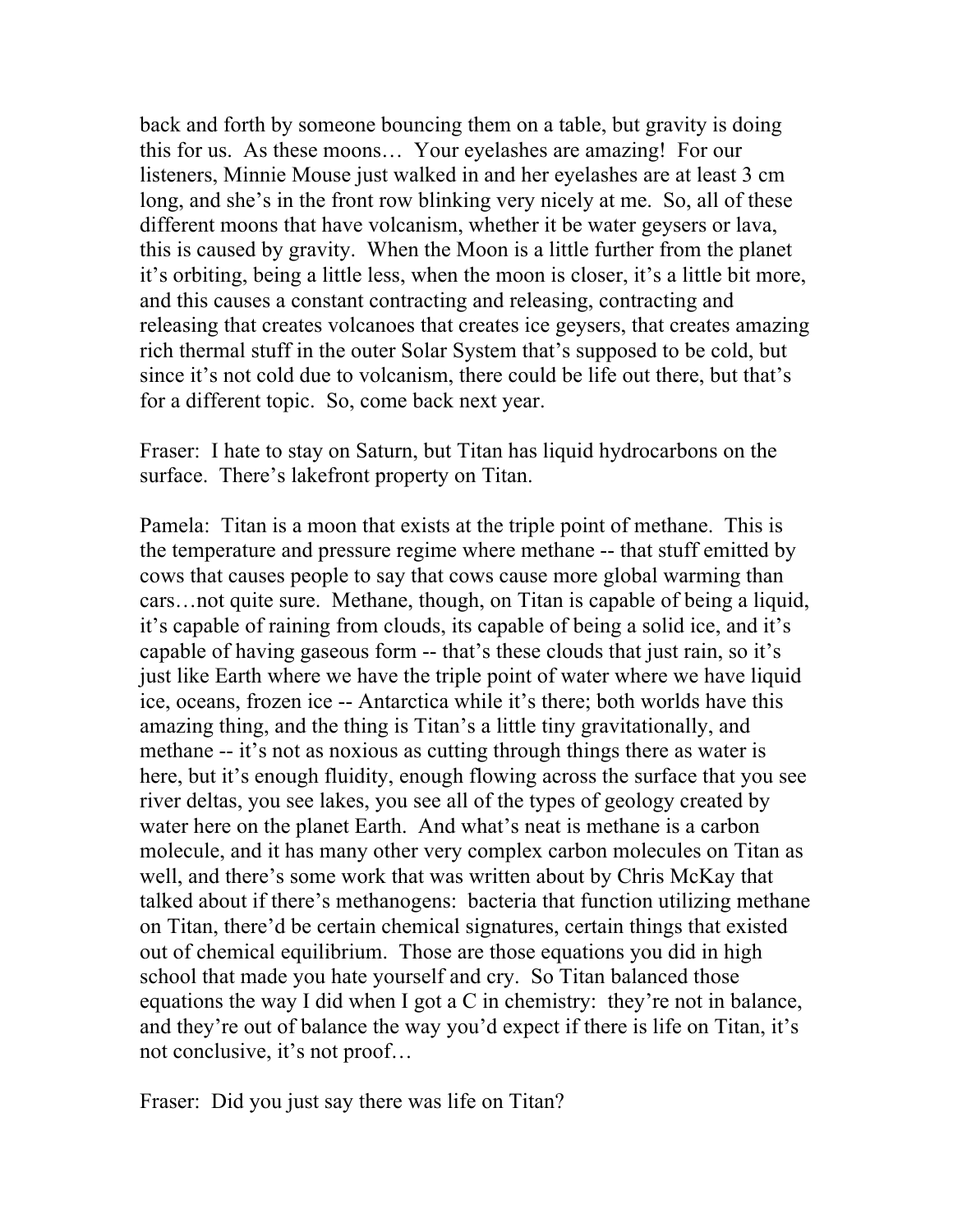Pamela: No, but it's interesting, so we want to go there, but we need to figure out how to sterilize things a whole lot better before we go looking for life on a planet that could have it…or a moon.

Fraser: Big Astronomy told us not to announce that. [missing audio] OK, so we can leave Saturn. So one last place in the Solar System and that's Europa, which is the place we're not supposed to go to, but... So again, if you've seen pictures of Europa, it's quite amazing. It is this smooth, glassy ball orbiting Jupiter as a moon. When you get really close, you can actually see these strange cracks, striations on the surface of it. So what's going on there?

Pamela: So this is another case of a moon getting heated up by constant squishing – in this case as it goes around and around Jupiter, its in orbital resonance with some of the other moons, and is affected by Jupiter itself, and this is causing it to have internal heat. We think that it probably has down deep a rocky, potentially molten core a lot like Earth's, built small. And above that is a vast ocean, and on top of the ocean is varying depths of ice, and in some places you'll have a heat vent in the bottom, and this is work that was presented by Britney Schmidt recently, and the idea that she put forward is you have hot vents in the bottom, like the hot vents we have in the mid-ocean rift here on Earth -- but on Europa, and that hot water rises, thinning the ice at the surface, and that ice is moving like the tectonic plates here on the planet Earth. And those plates, as they shift, as that ice shifts, cracks appear, and the water oozes out constantly re-coating the surface. This is why there's so few craters. The craters keep getting filled in with new water the same way craters here on Earth keep getting eroded away by all the different weathering we have on our planet. Now one of the things we desperately want to do (and people keep proposing missions to do this) is to go there and ice fish, basically, to dig through the ice and drop in a robot, and leave a radio signal sender on the surface of the ice and go exploring. And what's awesome is in NASA science images, scientists images on view screens, when they're talking about wanting to go do this, they always show the same life forms that you see at the mid-ocean vents. Now, the thing is, we used to learn, when I was in school at least, it takes three things for life: you need sunlight, you need food, and…um, I forgot the third one, so it must not matter that much.

Fraser: Water?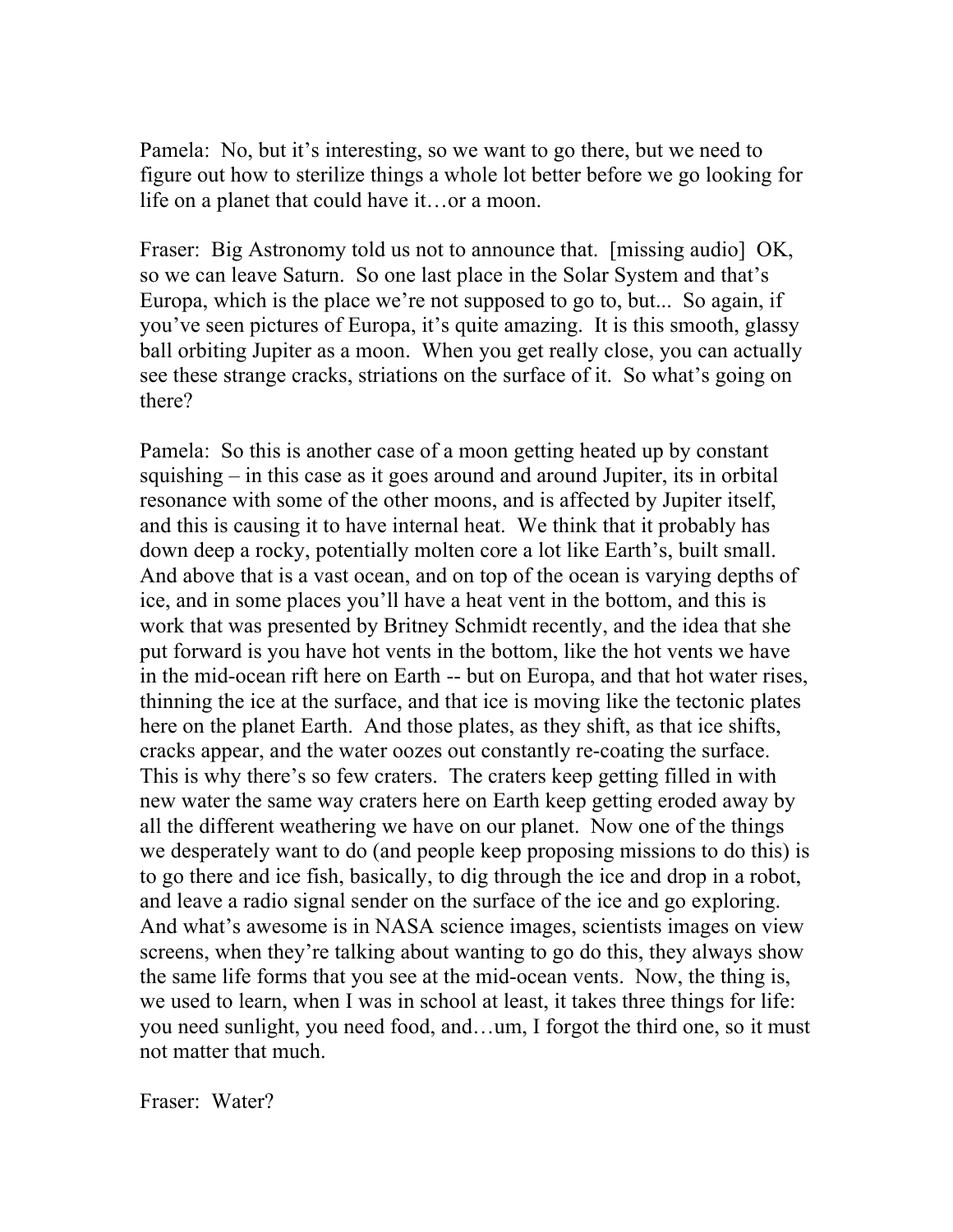Pamela: Water! Thank you.

Fraser: I don't know. I have no idea what it could be.

Pamela: Yeah, yeah…what's this water thing people keep talking about? So you have water on Europa, you have liquid methane, fluid on Titan, you have food -- there's carbons on both planets. We now know because of the mid-ocean vents on Earth, though, you don't need sunlight. You need a thermal gradient; you need a difference in temperature between two points that drives chemical reactions. It's a thermal gradient, that change in temperature, that drives the chemistry that drives life, so you can have life on Earth deep beneath the soil, deep in the bottom of the ocean where there is no sunlight, but where Earth's own heat creates the temperature gradient that creates the possibility of life. We'll get to questions later.

Fraser: Actually can you let us know about halfway through? We can switch over to questions. We're about half-way through?

Pamela: Can you wait 30 minutes? Thank you.

Fraser: Caves on Mars, caves on the Moon, Pluto has an atmosphere…can I keep going? The 11-year solar cycle…it's all really weird, but I will let you talk a bit about going out of… You can hear my Canadian accent, can't you? He's Canadian. We go out of the Solar System…

Pamela: My husband's Canadian too.

Fraser: ...and now we're starting to find really strange things in the Universe because now we're not just dependent on what's weird in our solar system, but what's actually weird in the whole Universe. One really weird thing (and this is partly because this is all we've been able to see) are Hot Jupiters, which is something really interesting. So people have probably heard of Hot Jupiters, but the extremes just keep getting pushed and pushed and pushed on what's awesome. So, do you want to talk about Hot Jupiters?

Pamela: So the idea is that solar systems do not form the way you learned in school. When we were kids, those of you who are…those of you who went to school before 1995 -- most of the room, not all of the room -- we learned that when solar systems form, you have a cloud of gas and dust that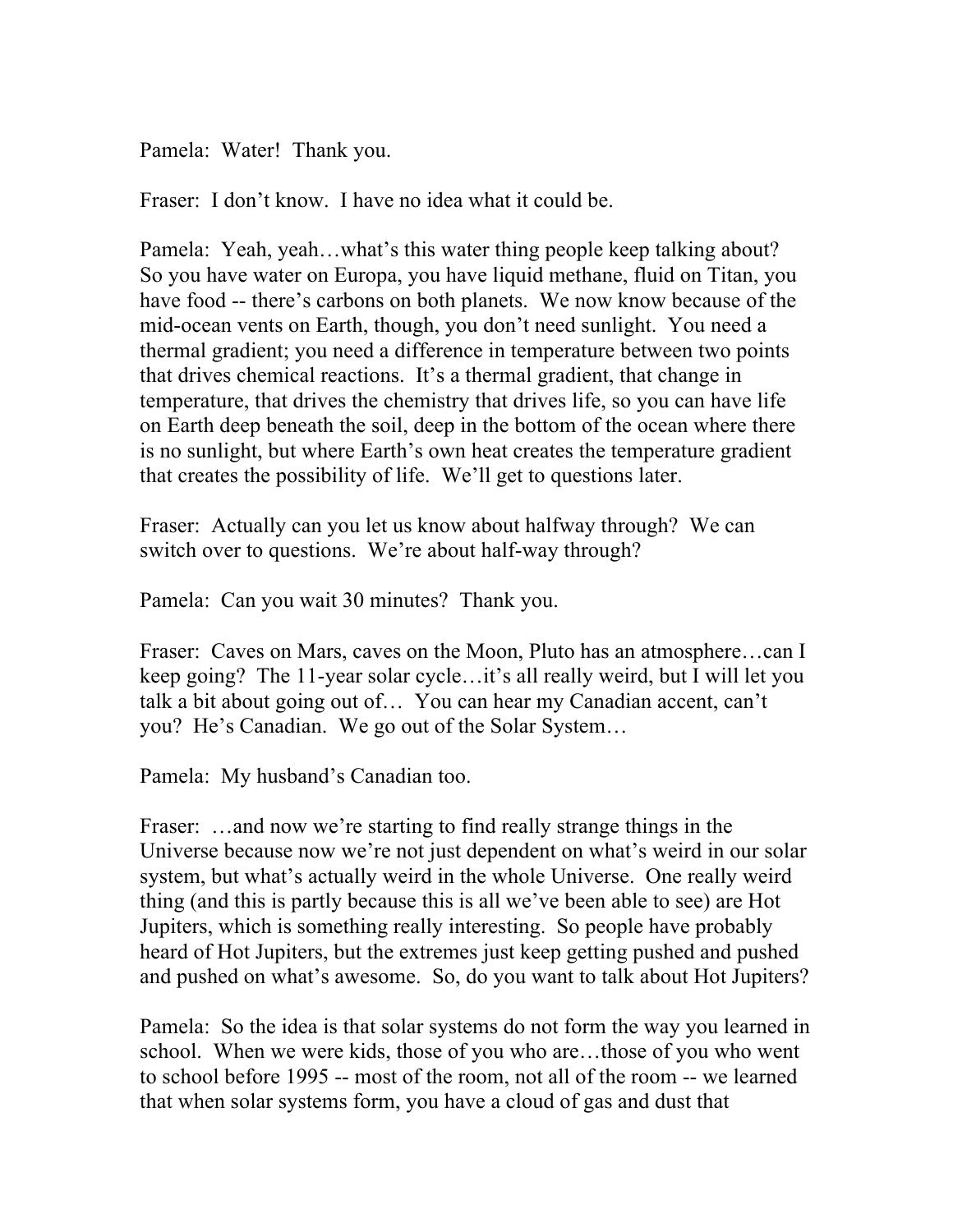collapses down, forms a disk, rocky planets form next to the Sun, gassy planets form next, icy things that we no longer know what to call form in the outer parts, and this was the model, and then the very first planetary system we found had something way bigger than Jupiter on an orbit way smaller than Mercury's, and then we found more like that, and we realized we have no clue how planets form and end up where they end up in solar systems. And as we start learning about more and more planets, we've now found roughly 700 potential planets orbiting alien stars, and they're not anything that we see in our solar system yet. We have Jupiters on top of their Suns, we have planets bigger than the Earth that are primarily made of ice, we have all of these crazy systems, but it's the Jupiters that disturb us the most because, in some cases, they orbit so close to the star they're going around, that they create tides, like ocean tides, but on the surface of that sun. In some cases, the Jupiters are so close that their atmosphere is being blasted off by the light from the star. The starlight exerts so much pressure it strips the planet and makes it smaller.

Fraser: Yeah, you have incredible winds that pull the heat from the hot side of the planet to the cool side and actually balance out the temperature around the whole planet, even though they're tidally-locked -- so one side of the planet is facing the star, the other side is facing away, but the winds can be thousands of km an hour as the temperature of the planet tries to equalize around itself.

Pamela: And we keep finding planets around stars that we never thought planets would belong to: little, tiny red dwarf stars, stars that will live for 30 trillion years, but for the first billion or so are extremely violent and give off x-rays and ultra-violet light. We've found planets close enough to these little, tiny dark red stars that the planets could have water if only they weren't, just like Fraser is explaining tidally-locked, such that one face always faced the star and other face didn't. So they go through this double death: first they get blasted with x-rays and ultra-violet light (bad for life), and then they get locked into place and one side gets all the light and the other side gets none, and we're not quite sure what that does, but we're pretty sure it's not habitable.

Fraser: Well, you keep saying that, but you've got 30 trillion years to hang out beside one of these stars, so …

Pamela: It depends where your volatiles come back from.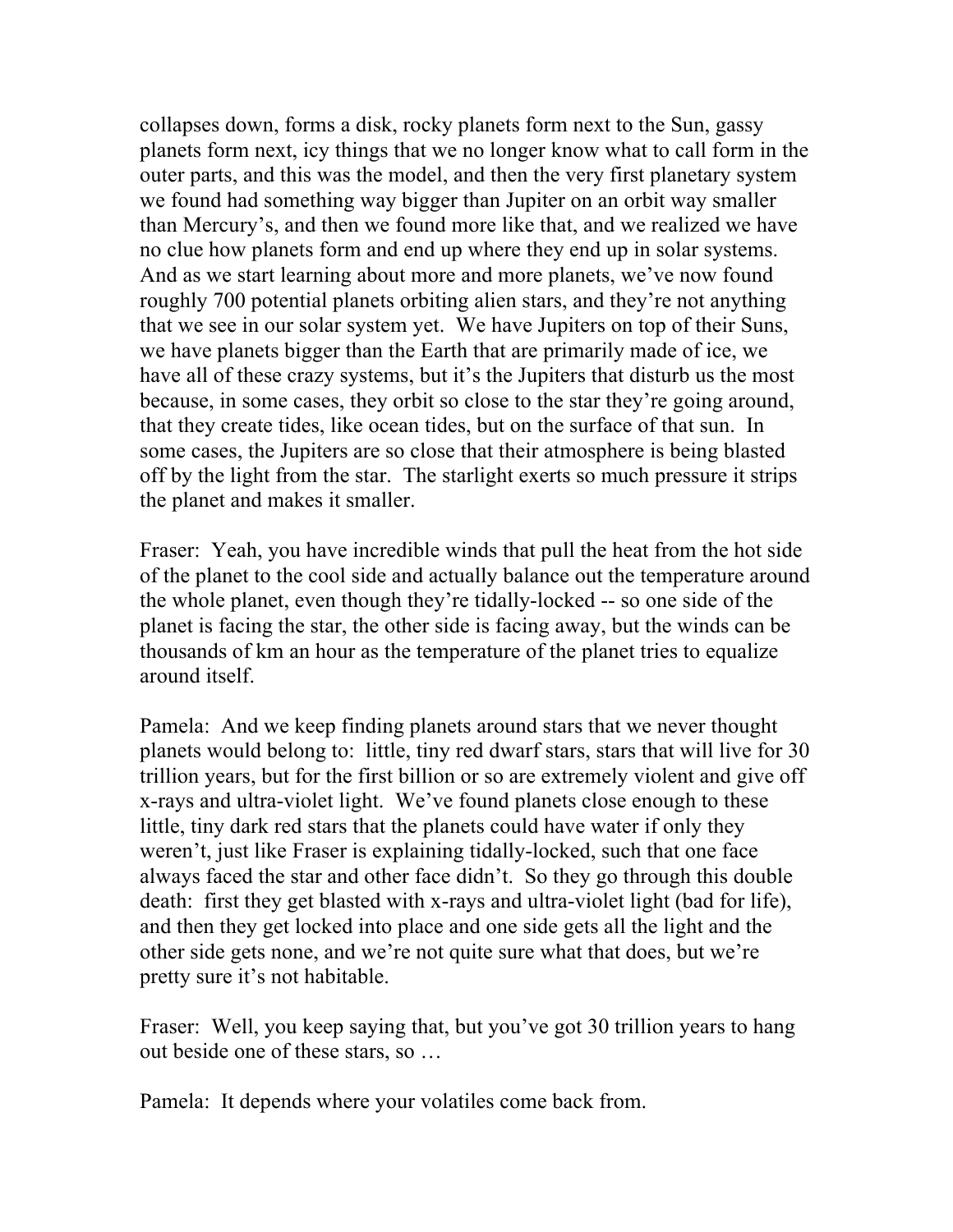Fraser: They get blasted away, but we're not going to have an argument here. So we'll move on, does everyone know there is a supermassive black hole at the heart of every…?

Pamela: You skipped the coolest star though. You skipped suddenly to black holes! Have you guys heard…there's a star out there 15 times the size of Jupiter that on its surface is 100 degrees Celsius? The surface of the star is the boiling point of water. There's clouds in the atmosphere of this star… and that's just kinda cool.

Fraser: Is that really a star?

Pamela: It's a brown dwarf. It burns a special kind of hydrogen that has extra neutrons -- when it was young, very briefly, then it ceased nuclear burning, but the way we define stars is something that once upon a time burned something in its core. That was and remains called a star.

Fraser: Oh, that's right, you want to talk about amino acids, formaldehyde and alcohol.

Pamela: So space is filled with clouds of stuff that haven't yet become, well, stars, and planets, and that material in these giant clouds has time to do very slow, very cold chemistry. Now it used to be that we didn't think a lot of things happened in these cold, low-density environments because, basically, the molecules are kind of sitting there moving very slowly, very far a part from each other. It's the opposite of "Con." Imagine this place 6:00 a.m. Tuesday and you have a better picture. But even though these atoms and molecules are moving very slowly, given enough time, the 13.7 billion years of our universe, they'll collide and they'll bond and molecules will form, and in these cold clouds, there's nothing to start breaking up the molecules, so when we start looking at these dark, cold molecular clouds, we start finding weird "insert word of choice," there's formaldehyde, so if you want to preserve your aliens, you can. There's all sorts of amino acids, and this is where some of the ideas that the building blocks of life came from the stars comes from, there are things called polycyclic hydrocarbons, which are stinky if you ever made them in high school chemistry lab and accidentally set them on fire like I did, getting a C in that course. We find all of these complex molecules in space, including Buckyballs, and basically, if you can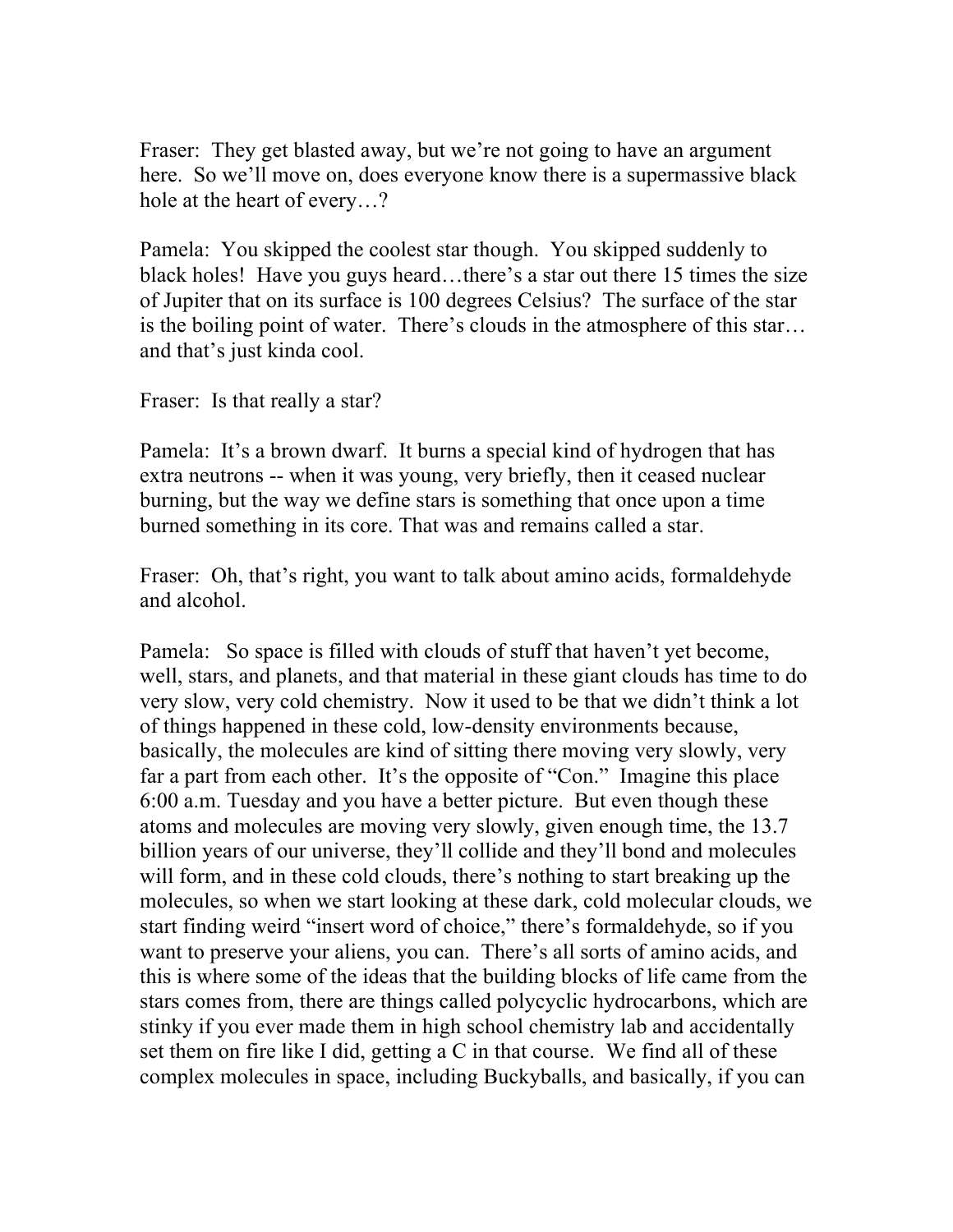think of something complex involving carbon, it's out there lurking between the stars waiting to become a star or a planet someday in the future.

Fraser: Oh, Cepheid variables, let's talk about that cause they're really weird.

Pamela: Cepheids?

Fraser: Aren't they the ones that go...?

Pamela: Well, there's a lot of pulsating variable stars.

Fraser: A star that expands to several times its own size, and then contracts back down over the matter of a few hours…you don't think that's kind of weird?

Pamela: Fine. Fine. It was my topic of research, so I think that no one else is interested in it. Keats, the poet, said he wanted a love as constant as the stars. Yeah, those of you who laughed, you're right -- stars explode! I don't want that relationship! So the reality is that when you look at the stars, if you look at any star with a fine enough detail, you're going to find that it changes and brightens at some level, that there's some variability to everything, but there are special kinds of stars that enter this place where their temperature and their pressure and their radiance and everything else comes together just right. Most importantly, their temperature and luminosity come together just right that they become unstable. Stars are held together with the light being produced in their core -- that energy, light and energy are really the same thing. That light, as it pushes its way out from the center of the star where its created to the atmosphere where it radiates for us to see, as it pushes its way out, it actually has a pressure, and that pressure supports the star from gravitational collapse. When stars stop producing light, and they're big enough, they collapse violently into a black hole. So that light pressure's kind of important. Now, most of the time as stars age, their temperature's changing ever so slightly, and the star is able to compensate, it gets a little bit bigger, it gets a little bit smaller, rebalancing itself into a stable configuration, but there's this one place where -- I believe it's helium -- acts in an evil way. So you have a star and it has helium in its atmosphere, and as the star changes temperature, it reaches the point where the helium suddenly goes, "I'm going to ionize," and all of the energy that would normally go into supporting the outer layers of the star, instead goes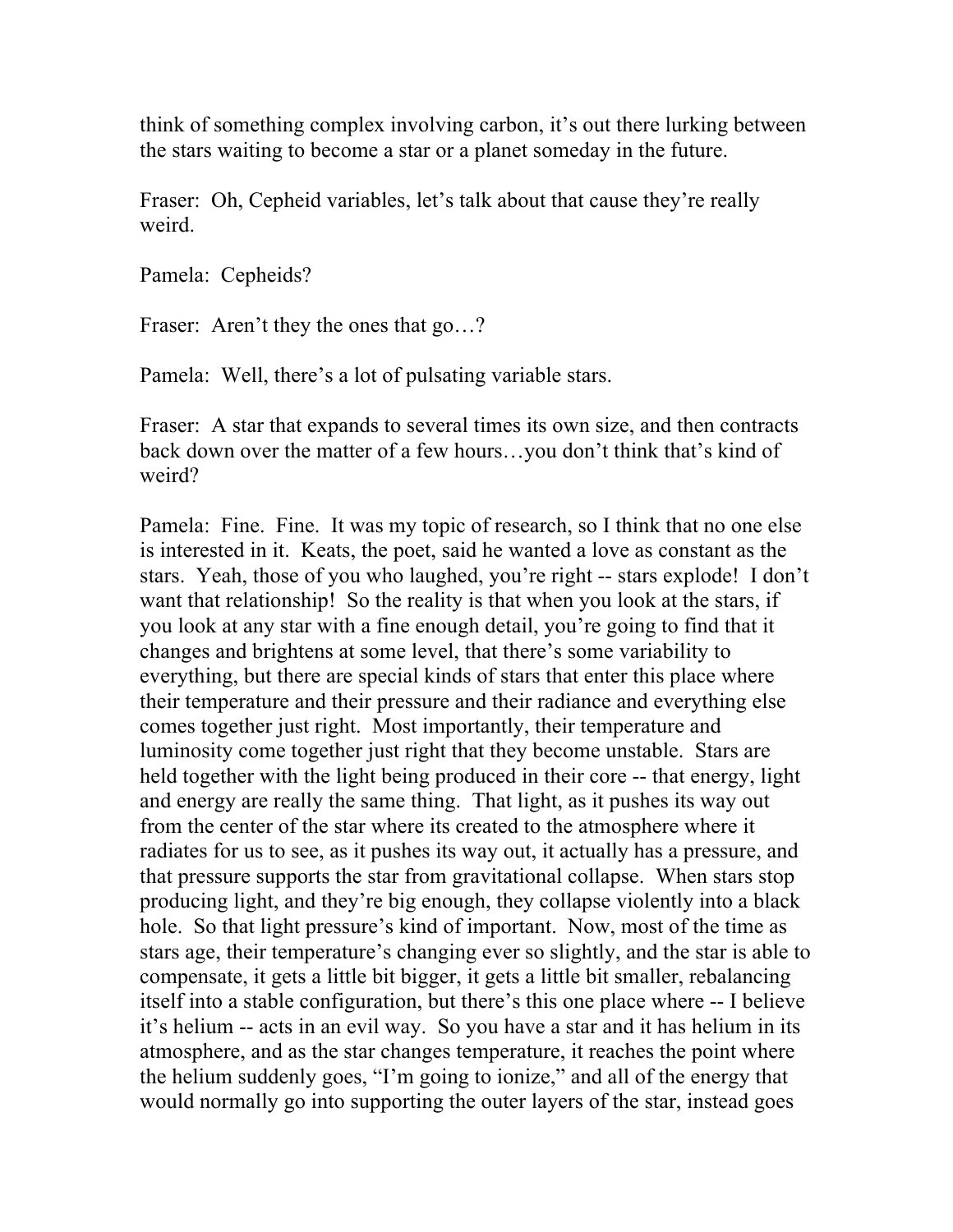into ionizing the helium, and so the star collapses back down, and as it collapses it heats up. As it heats up (and add to this you have so it collapses down and heats up), the heat causes it to expand back out, it expands past the point where the helium decided to ionize, keeps expanding, as it keeps expanding it cools off. The energy that had been stored from the helium ionizing now goes back into the helium, starts to collapse again, helium reionizes -- this is a complex process, where basically the helium is like a person pushing a swing. Every time the person starts to slow down, just add the push back in. And so for millions of years, different types of stars: Cepheids, RR Lyrae -- many stars that we actually use as standard candles to tell us how big the universe is -- they pulsate and change radically in size and brightness. And the reason we can use them to measure distance is with the RR Lyrae in particular, they're all the exact same brightness. Stars vary by factors of 1000s in how bright they are, so when you look at a star and you go, "that's pretty bright," it could be something very faint very close to us, or something amazingly bright at the edge of the galaxy. You can't tell, but because these things blink for us…imagine if all 40-watt light bulbs beat 40 times a minute, and all 100 watt light bulbs beat at a 100 times a minute - - you could tell the wattage of a light bulb by getting annoyed by the strobe effect. We can tell the brightness of a star by rejoicing in the pulsation, and once you know how bright something is, it's sort of like if you see a motorcycle light, and it's really bright, and you're standing in the road. You know you're going to die, but if it's really faint, you're fine. And so when we see these r-alaris, we know bright they should be, we see how bright they appear, and we can calculate how far away they are and use them to measure the Universe.

Fraser: So just stop me when you want to... are we half way?

Pamela: Let's do five more minutes?

Fraser: Sure. Sure. Blue stragglers?

Pamela: Blue stragglers, we're still figuring them out. We sometimes think that they're binary stars that combine into a single star, which is kind of cool.

Fraser: Stars that are moving so fast they're escaping the Milky Way...?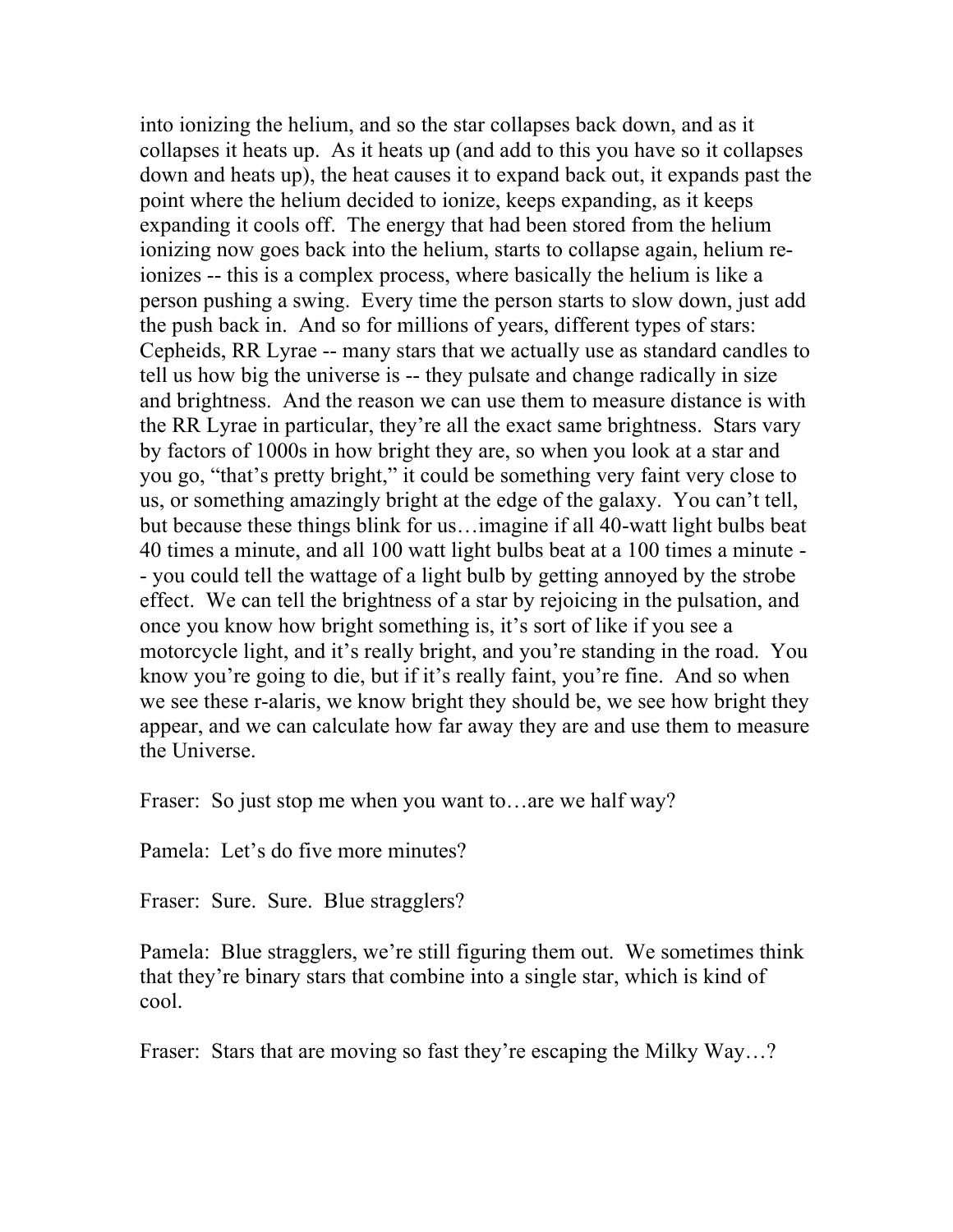Pamela: Binary stars do evil things. This is also, in many cases, either binary stars or triple systems, where gravitational interactions usually (triple systems actually), where the interactions cause you to have a binary at the end, and one of the stars gets flung away. This can also happen if you have a regular binary system where one of them opts to explode as a supernova and pushes the other one out. So you can fling stars about by either exploding near them, or flinging them with gravity. Both are good things.

Fraser: Great Attractor?

Pamela: Giant blob of mass at the edge of the disk of the galaxy…so if you go outside and look tonight in the dark side of the sky, you can see a band of bright light and that band of light -- it's called the Milky Way because if you go somewhere sufficiently dark, it really looks like an astronaut poured milk over the atmosphere, and it just sort of spread in an arc, and that band of light is the stars that are in the disk that we live in. So if you imagine looking out across a plate where all of the bits of the plate emit light, this becomes opaque; you look above the plate, you're looking through nothing - - the band is the Milky Way. Now, we know because we're watching galaxies above the band and below the band that there's something straight through the band if you just keep going out of our galaxy, and keep going for a lot of light years, there's something out there (that we can't see because the stupid galaxy's opaque) that's sucking all of these other galaxy clusters towards it.

Fraser: Whoa!

Pamela: So we call this invisible sucking thing the "Great Attractor." The reality is it's probably just a super cluster of galaxies that we just can't see, and it annoys us that we can't see it.

Fraser: And all the nearby galaxies are being accelerated toward this thing...so you know that's pretty weird.

Pamela: The Universe is kind of weird.

Fraser: We could do this all day long, but you guys probably have some questions about space and astronomy for us.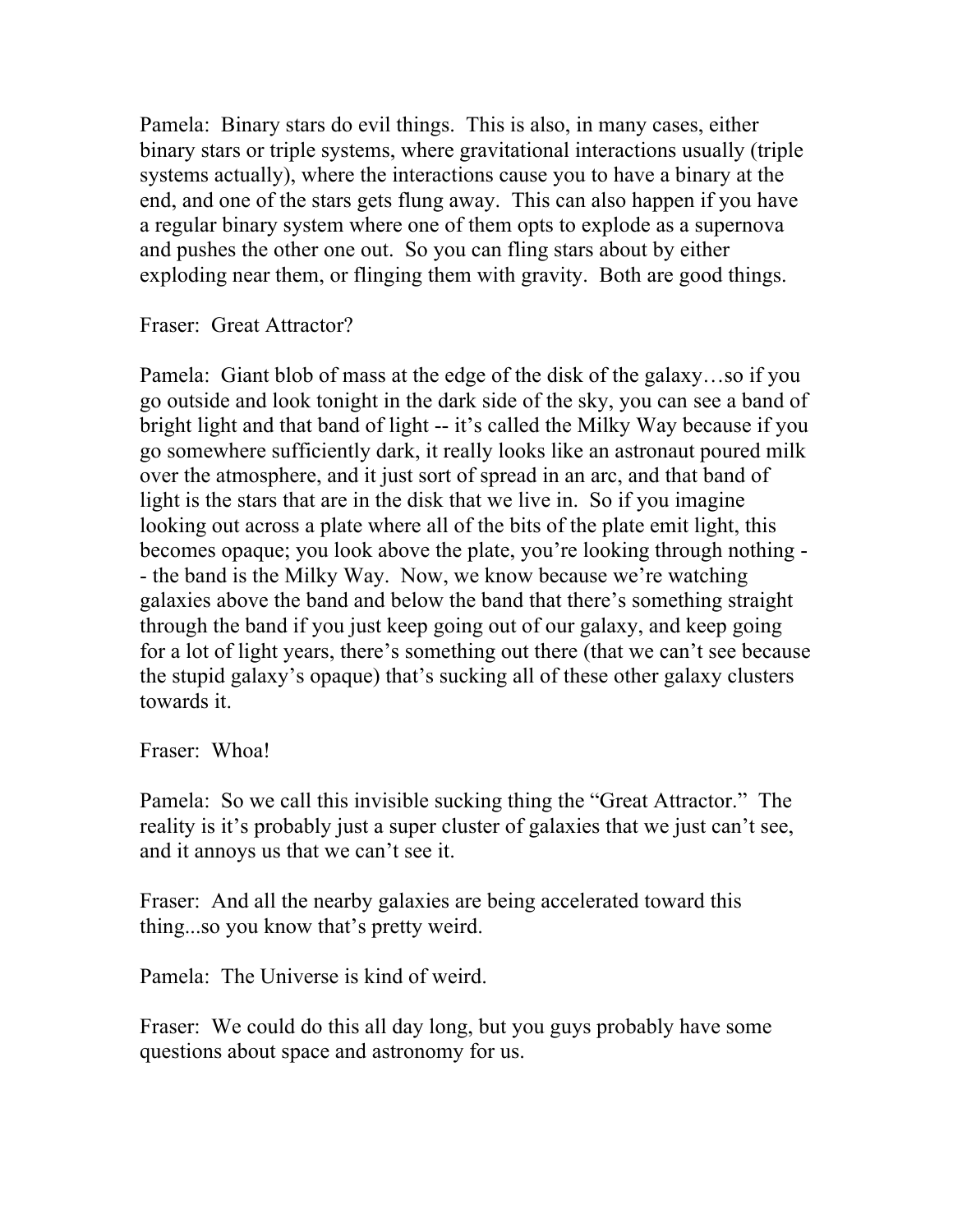Pamela: And we might have answers. Microphone, please, we are recording this, and if you speak into the microphone, be aware that your voice might end up used in our podcast.

Questioner: OK, sorry, I'm horrible with names, but you mentioned one of the moons basically has water over a rocky core that might have life in it, and sometimes the water erupts into its surface. And you mentioned one of the other moons that has the methane seas, and you did the chemical comparisons to see if there might be life there. Has anyone ever done the chemical comparisons on the water coming out on the icy moon to see if that also has the imbalances, which might indicate life?

Pamela: We don't have the right instruments there. So the problem is to get the really good results that tell us what is the exact ratio of this chemical to that chemical. We have to send something there that has the detectors we need onboard. Right now we have Cassini orbiting around Saturn, and it has all of those instruments; it's a modern spacecraft. Well, the last thing that we sent to explore Jupiter, which is where Europa the ice planet with liquid on its surface is…the last time we sent Europa there (not Europa), the last time we sent a spacecraft there, it was the Galileo spacecraft, which I believe we pitched into Jupiter to make sure we didn't accidentally leave bacteria on a moon because that would be bad. We took Galileo and we plunged it into the atmosphere of Jupiter in either 2002 or 2003. It was built a decade or so before that using flight-ready designs, which means the designs were even older than that, and the technology just wasn't up to measuring that fine a gradient in the chemical compositions. We also didn't know that's what we wanted to go looking for yet. When you make new discoveries and you don't have the spacecraft in place, it's really frustrating, but if you love this sort of stuff, call your congressman and representatives because NASA's budget is getting slaughtered right now, and all our dreams for spacecrafts to answer these questions are in the process of getting canceled, and you can change that! And to be entirely honest, if they keep slashing these programs, I'm no longer an astronomer because I'm going to run out of funding, so you're protecting jobs. So if you're worried about "Oh, we're just throwing money away on science!" well, we're also throwing money away on funding human beings who give back to society -- who teach, who educate, who talk about science at Dragon\*Con. So anyway, stepping off of my soapbox, we'll want to build those missions.

Fraser: If you have questions, you'll want the mike.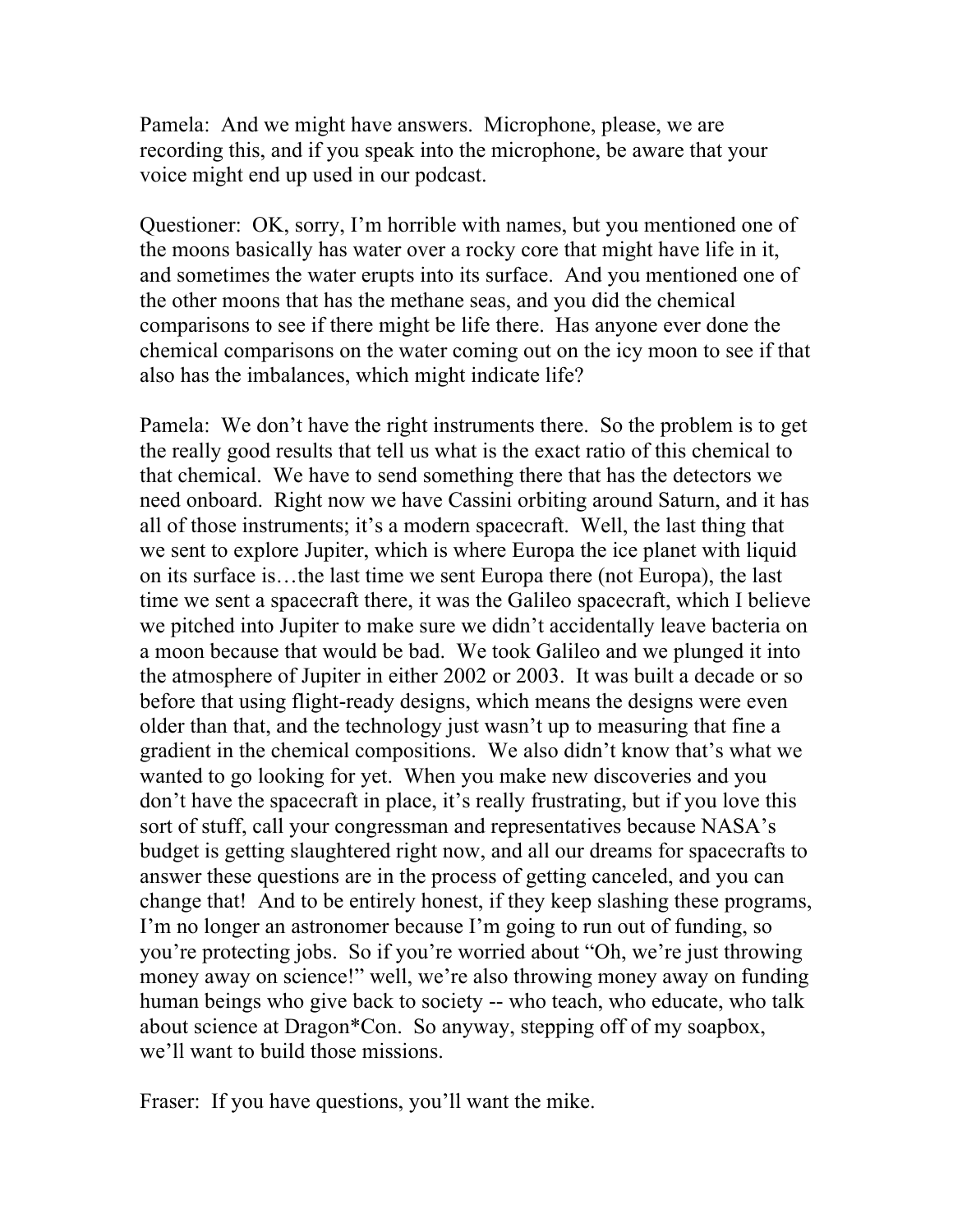Questioner: I have my lab coat on. I've heard about a proto-planet that is spewing water…do you know that one?

Pamela: OK, I have to admit I travel roughly 70% of the time, which means I have random gaps located where airplanes were taking off and landing. I will look that one up and get back to you. I'm sorry.

Questioner: You were talking about the big things that are going to become planets and stars at some point. What are the oldest things that have been tossed around? Are they basically the clouds of alcohol?

Pamela: Yeah, so the beautiful thing about the galaxy is it provides everything you need for a good margarita except for the lime. There is tons of alcohol, ethyl alcohol, just about everywhere, and because there's alcohol everywhere, that's another one of these neat organic compounds that just starts making it easy to talk about the Universe because who doesn't want to talk about alcohols?

Questioner: Yeah, I heard a little while back and I was hoping you guys could tell me if it was true or not, I heard that when galaxies collide, like if Andromeda collides with us, that the gaps between the stars is so great that it's actually possible that like nothing will actually even collide.

Pamela: It's entirely true. They've already named this future merged system -- it is "Milkdromeda."

Fraser: You know what? They call it Milkomedia, and my name was Milkdromeda, and Milkomedia is the one that was taken.

Pamela: I've seen Milkdromeda on some NASA press releases, too. So it's true -- the space between stars is huge, often measured in light years, and so if you try and collide these two systems, the best way to think of it is if you have a room with chairs and no feet on the ground, and you sit in the back of the room and just start rolling marbles across the room randomly, most of those marbles are going to make it all the way across the room without touching any chair legs. This room is 1000s of times denser than the galaxy, so now imagine rolling those marbles -- they're pretty much not going to touch anything.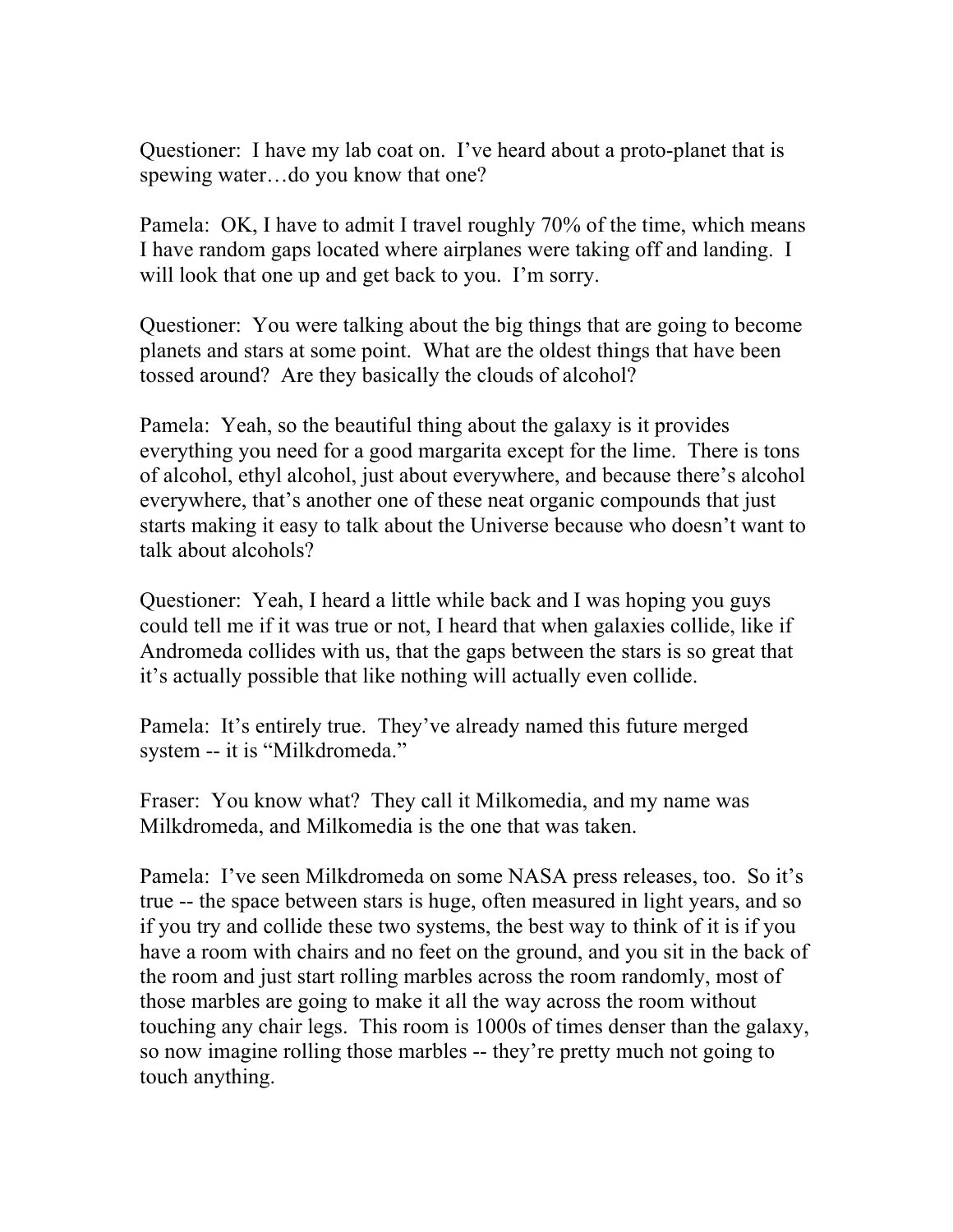Fraser: That was a good example. If you have a marble about that big here…

Pamela: He's holding his fingers an inch apart.

Fraser: About a centimeter apart for us Canadians, you could…the closest star to the Sun would be around St. Louis, so consider how…what are the chances of marbles colliding with those kinds of distances? But you will get crazy tidal gravitational merging, so I mean, the gravity…

Pamela: Dust clouds will have a bad day.

Fraser: Yeah, yeah, so I mean the two galaxies will never look proper again, they will be mushed up and sprayed out, but the actual individual stars won't collide…probably.

Questioner: You were talking about RR Lyrae being standard candles because they always have the same amount of light, but how do you know that there aren't RR Lyrae that have other kinds of light?

Pamela: OK, so I over simplified, as one does occasionally. There are what are called globular clusters: clusters of thousands of stars pocketed together orbiting together in our galaxy. All of the stars in a given globular cluster formed at the exact same time out of the exact same material. When we look at globular clusters, the RR Lyrae in them are the same brightness with minor corrections occasionally needed. You make a plot with any normal telescope that isn't hyper-sensitive, they're all…they just line up beautifully as having the exact same apparent brightness. Now, different globular clusters will have slightly different chemicals in them. Astronomers say that we live in a universe with hydrogen, helium and all the other atoms we call metals 'cause...well, why not? And so, what we say, some of these globular clusters have a higher "metallicity," a higher metal content than others, and all of the RR Lyrae, once you correct for the differences in metal content, have the same brightness in these clusters, and while all of the stars in a cluster might not be the exact same distance from us -- compared to Earth, they are. It's sort of like everyone in this room, for all intents and purposes, is the exact same distance from Beijing. Yes, one of you slightly closer than another – it doesn't matter. So when you can look at this cluster that are all made the same way at the same time and they're all the same brightness, this cluster all made the same way at the same time same brightness, that's when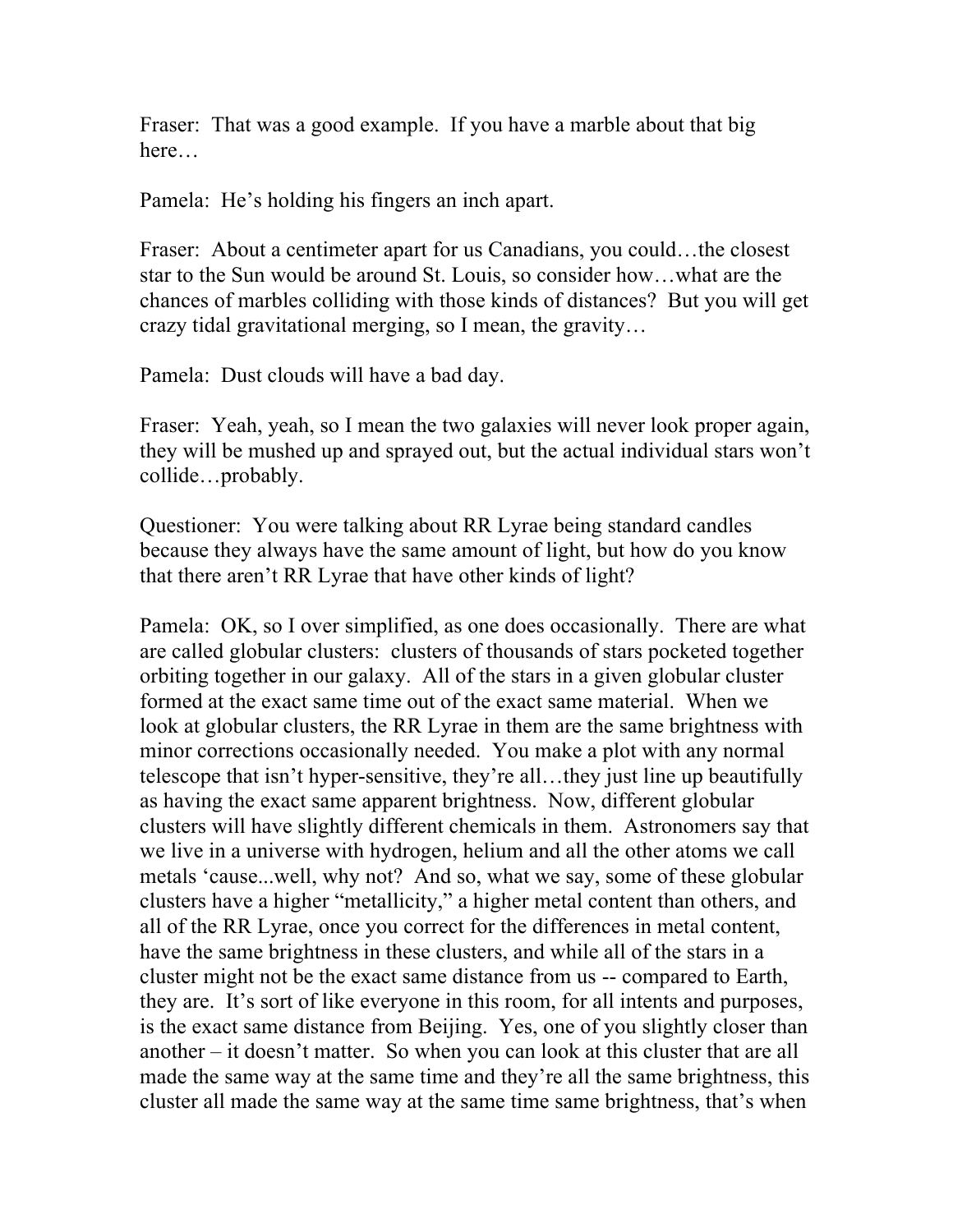we can assume all RR Lyrae are, once you correct for metallicity, the same brightness.

Questioner: You mentioned all the complex organic chemicals that we find floating around, and with the huge variety do we have any evidence of nucleic acids in there, along with the alcohol, formaldehydes and other things?

Pamela: There's a lot of amino acids. I don't remember finding nucleic acids, but not my specialty, so I know there's amino, I don't know about nucleic, and that's simply an "I don't know". Again -- got a C in chemistry.

Questioner: All of us have heard or seen pictures even of the geysers on Enceladus, and I was wondering…you spoke about Europa earlier. I was wondering if you could maybe contrast those two. Which one has a better chance of having life there…?

Pamela: So Europa's a whole lot bigger than Enceladus. Enceladus is going around Saturn; Europa's going around Jupiter. Jupiter's a whole lot bigger as well, and with the orbital resonance that Europa has with Io and Callisto, and Ganymede -- all of these factors are causing Europa to have this constant squishing going on. It's bigger, so it can store more water under its surface. It has a higher chance of having volcanism down in its core. For all we know with Enceladus is it's pure ice all the way through, and its melting is also caused by the squishing, but it probably doesn't have these vast oceans that are interconnected, it probably has pockets of water that are being forced through the surface. So it's the difference between the pockets of lava you see at Yellowstone, or rather pockets of hot springs you see at Yellowstone, with the geysers coming up. We really don't have lava under Yellowstone coming up vs. the vast oceans that we have, well, Atlantic and Pacific come to mind. So Europa: Atlantic and Pacific interconnected quite nicely; Enceladus: geysers at Yellowstone.

Fraser: Yeah, I mean astronomers still…this is where we need more missions, right? Because there could be 10 km of ice, there could be 100 km of ice, you know? There's definitely going to be liquid water, but it could be slushy, so it might not be the kind of place life is going to be in. This is one of those things where more information is needed. We need to send some probes, we need to drill down and have a little submarine that zips around under the ice and searches for life. You know, there could be black smokers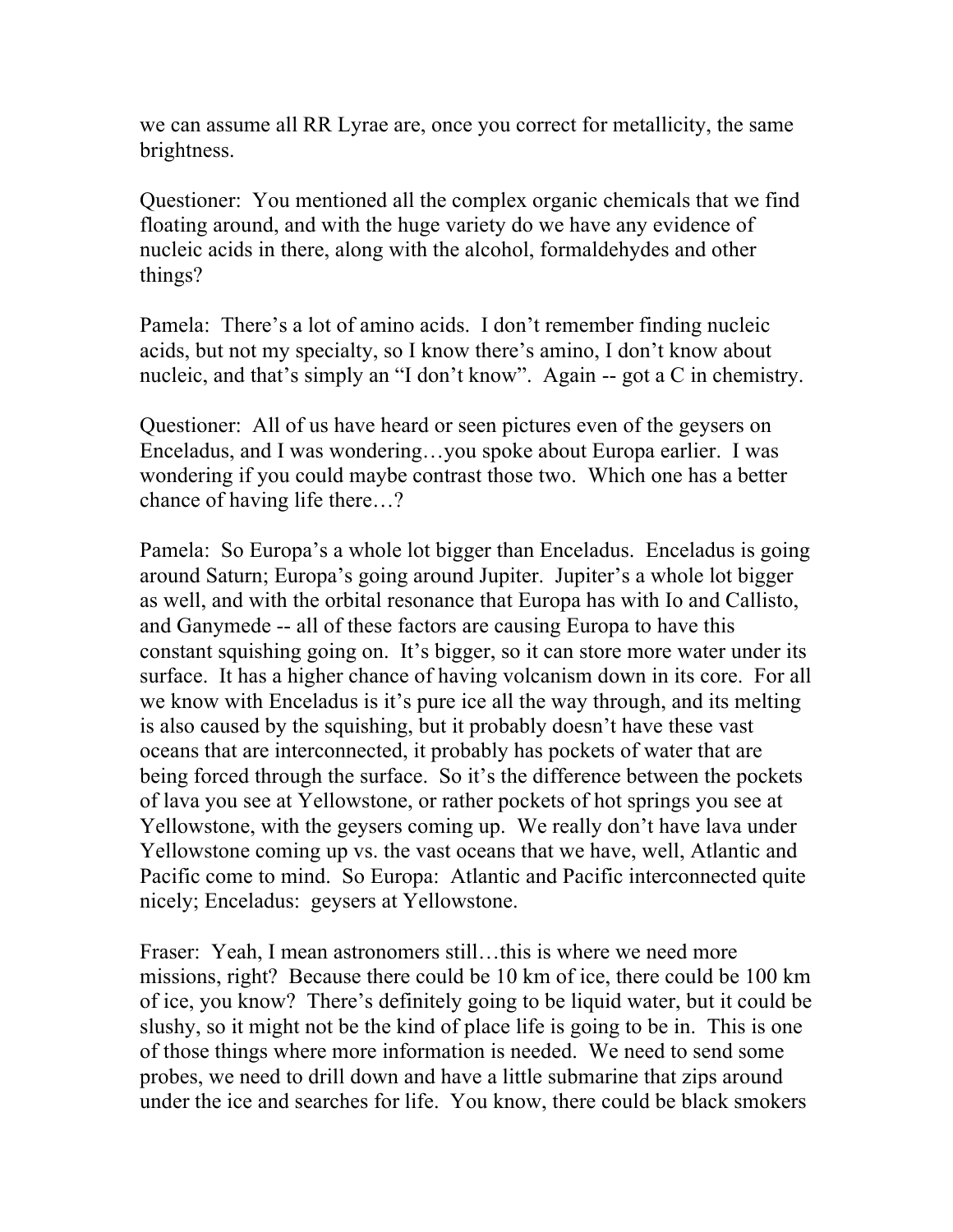like we've found here on Earth. So, both are really exciting. I would go for Europa, personally.

Pamela: So we are going to take a few more questions, but I wanted to say before people start fleeing too dramatically -- my staff just finished packing up my booth of merchandise and are bringing it to this room, so if you'd like to get AstronomyCast t-shirts, bumper stickers that I can sign, we have posters, we have all sorts of stuff. All of the proceeds go to supporting science education. The money that we're earning at this conference is going to get science curriculum into schools, and the reason we're doing this is because we developed a really great curriculum, went to the schools with it in digital form, and they said, "we can't afford paper." So I've printed it all out, and take the kits, take the experiments, take the plastics they need in Rubbermaid kits, in Rubbermaid tubs to the schools so the teachers can do hands-on science with their kids. So everything you buy...

[applause]

Pamela: Everything you buy helps "science-ify" children. Go ahead.

Questioner: You spoke earlier about the thing that we couldn't quite see that was causing gravitational…

Pamela: The Great Attractor…

Questioner: Yeah, the Great Attractor. I recently read about a theoretical physicist that was attempting to explain that with a flavor of M- theory, as another dimension that has stuff rolling toward the…I was just wondering what you thought about that as a possible explanation for unaccountable forces.

Pamela: So I have to admit that we live in a universe that works really well, and any time you have to start invoking things in extra dimensions to explain something you can explain by saying there's a large cluster of galaxies we can't see hidden behind the gas and dust, well, probability says, there should be a giant cluster hidden because we know how randomly they are distributed across the sky -- easy explanation, works beautifully, allows us to have a great name for a hidden object. Now, when you have to start changing rules of gravity, which we keep finding to new ways to prove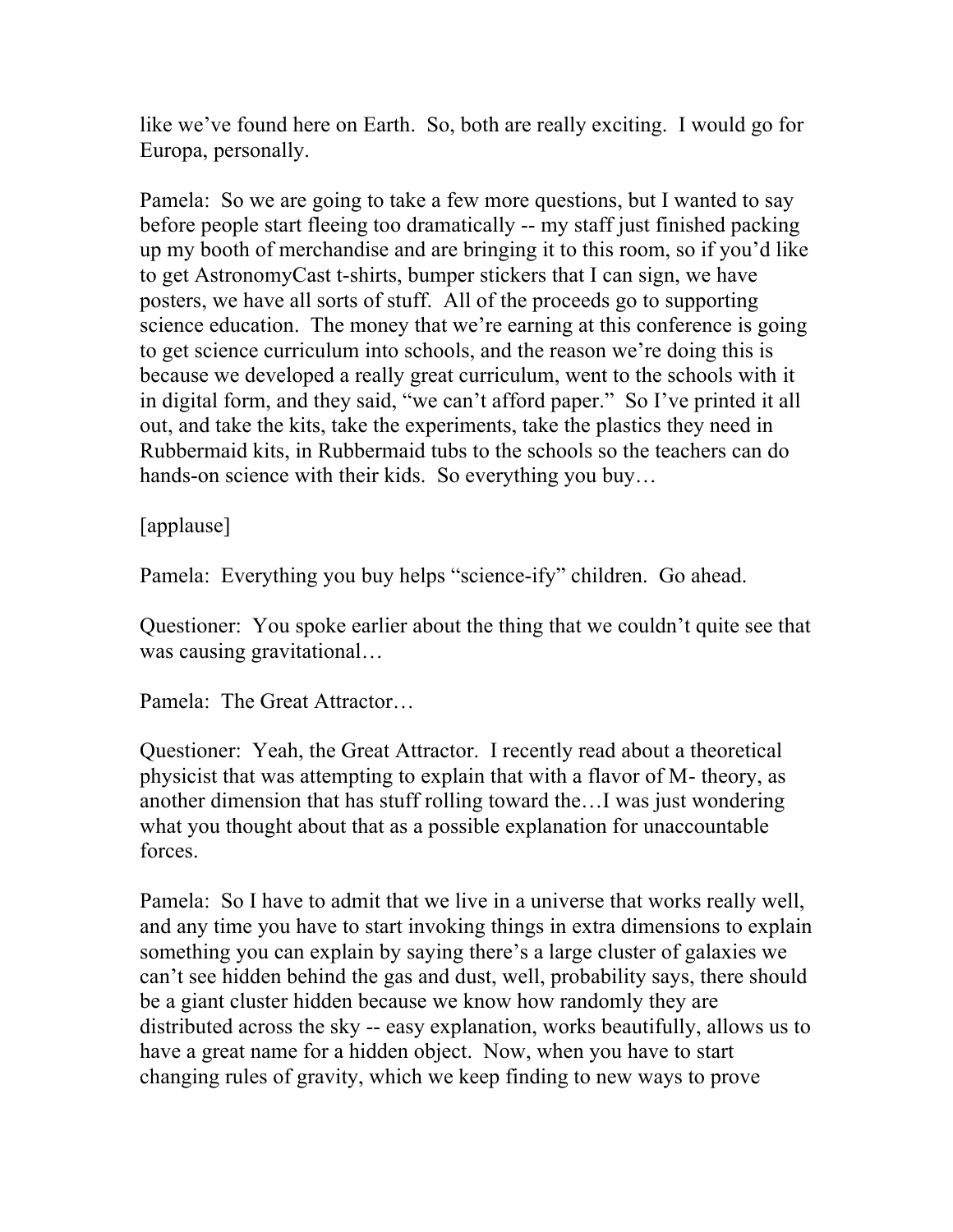exists, um, it starts to make me feel uncomfortable. Now, I'm not going to "dis" all of M-theory, all of String theory today [laughter], but…

Fraser: Yeah, that's another podcast.

Pamela: But the issue is we have to take Occam's razor, and you have to look for what real proof is there for this that allows that theory to exist as something more than just an explanation for a special case. If you have to come up with a huge theory to explain an example of one, you either haven't looked around hard enough, and here I think we have…or you're just making stuff up because it's fun mathematically, and a lot of theorists do brilliant fun stuff mathematically, but that doesn't mean -- even though the math works -- that it actually describes reality. I like reality.

Questioner: So my question goes back, I guess, to Europa with the tidal currents that are going through the…with the water. Is there any evidence that the convection currents are starting to form a magnetosphere that we would have, and that the geysers are contributing to a thicker atmosphere on Europa, or…?

Pamela: So Europa doesn't have any atmosphere at all, but what it does have, we think, according to some of the really neat models… Again, I'm quoting stuff that I saw Brittany Schmidt present; she was showing how you can end with the rising heat. So you can think this is a basically convective process: you have hot water rising, thinning the surface of the ice, cooling off as it radiates heat, and sinking back down. So this works a lot like a lava lamp does, except it's an ocean capped with ice instead of, well, something not capped with ice with a light bulb on the bottom. Volcano capped in ice – much more interesting.

Fraser: Yeah, but one of the great reasons to have an atmosphere, here on Earth for example, is that it protects us from a universe that's trying to kill us, and Europa has this thick ice, and water is one of the best protectors you can have from cosmic rays, and radiation, and solar flares, and all that kind of stuff. So, in fact, any life that is underneath the ice is going to be perfectly protected from whatever the Universe is going to try and throw at it, and again, is another great reason to explore Europa for life.

Pamela: And we have no evidence positive or negative about a magnetic field there, so I just can't address that.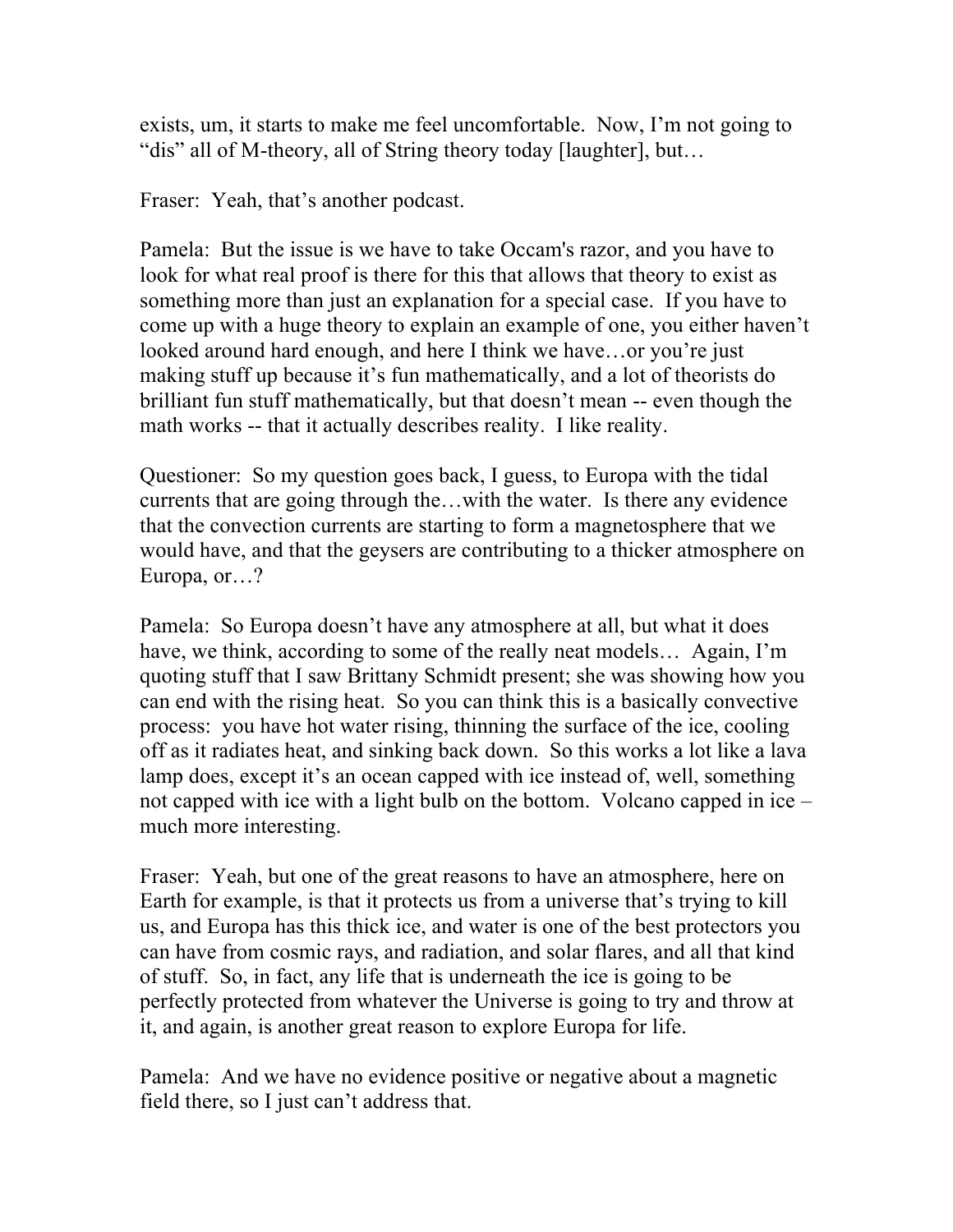Questioner: Briefly, you had mentioned the 11-year sunspot cycle, and I know that currently you are finished…we are in one of the longer versions of said cycle, and I believe I've read elsewhere…I can't remember the name of the theory, but there's a theory that the sunspots are getting dimmer, not exactly necessarily, and harder to see, which is part of the reason that we're seeing less of them.

Pamela: OK, I'm going to take that one. I was going to give it to Fraser...

Fraser: Well, except that just to remind you that the Solar Maximum is going to show up in 2012.

Pamela: I know, I know, that pesky Solar Maximum and its big old solar flares that shake our atmosphere and generate currents... So sunspots – these are when you look at the surface of the Sun and it looks like it has acne; that's actually places where there's magnetic field lines coming out through the surface of the Sun. So if you've ever played with one of those magnetic toys where it's the face with the filings that you move around to give the dude a beard using a magnet when you play with them just right… Go to a dime store -- they have them there; they're quite silly. They date back to like my parents' childhood. OK, yes, that's awesome. Those are sunspots, so those are places where if you saw the arcs made by the filings – those were magnetic field lines. So with the Sun, these are magnetic field lines that are coiling out filled with plasma, so this is filled with like the type of stuff…it's all ionized gas. Now, where these come out – that surface place of the Sun is a little bit cooler in temperature, and it's because it's cooler in temperature that it appears darker. So as long as there's the same difference in temperature between where the magnetic field comes out and the surface, they're going to have the same difference in how they appear to us, the same apparent difference in brightness. The physics of magnetic fields haven't changed, but what we are seeing is, for reasons no one can explain, our Sun is refusing to give us the large number of sunspots it should be right now. And this is actually really starting to annoy some planetary scientists because when you see those big ole sunspots with the big ole magnetic field loops associated with them – those field loops periodically let loose and stream high energy particles towards us, the Moon, Mars and all of the other planets, and if you hit the surface of a planet that doesn't have an atmosphere -- the surface of the Moon -- with these high energy x-rays, you can get reflected high-energy particles that allow you to start looking at what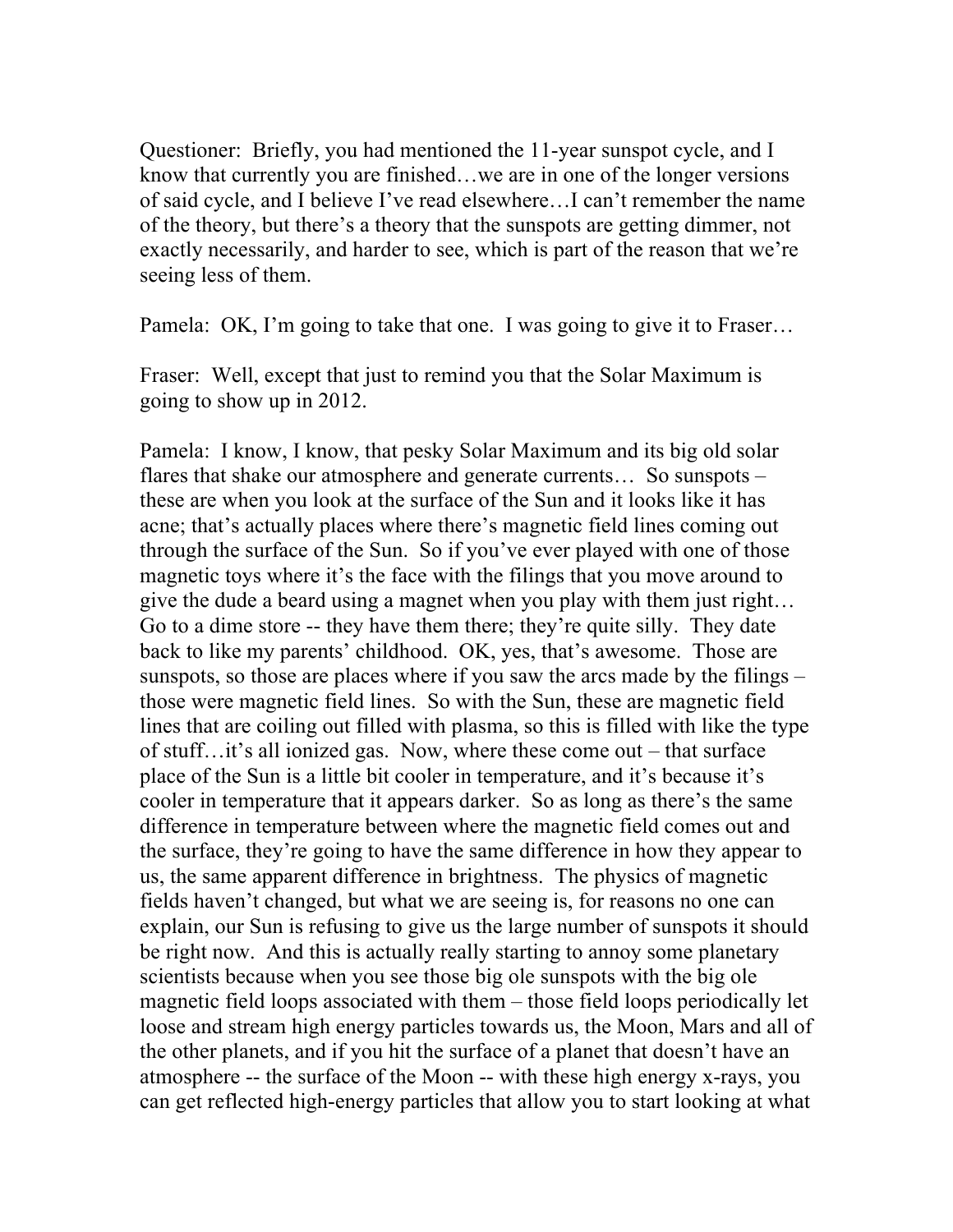is the compositions of the soils. You can only make these measurements if the Sun fires off high energy, which it's refusing to do, and we've sent spacecraft to the Moon, assuming Solar Maximum would come on time – and it's refusing, and so there's a lot of people who…they just can't do the science they want because the Sun isn't being, well, abusive toward the moons and planets.

Fraser: That's pretty hilarious that one of the most predictable things we know of in the Solar System is this…

Pamela: Didn't happen.

Fraser: …is this eleven-year cycle of maximum/minimum, and all the people who put together they did their research papers, and they got their missions up, and they got their telescopes ready…and it didn't happen – yet.

Pamela: So we have eight more minutes. One more question, lucky sir, go ahead.

Fraser: Well, I was actually curious to know what each of you find the most neat, weird – however you want to define it – thing in the Universe.

Fraser: My problem is I suggested my whole list to Pamela, so I gotta pick one. I would say the thing that I like best is Iapetus, which again if you take a look at Iapetus, there's this amazing two-color shape – one side is black, one side is white, looks like kind of a ying-yang, and yet it has this amazing walnut shape to it as well, like it's been squished, and it's got this ridge that runs along it. It's one of the most fascinating things in the Solar System - and that's my favorite. It's the one that I just keep going, "What made that?!"

Pamela: I'm going to give you a somewhat lame answer. I'm a volcano junkie. I don't study volcanoes, although I kind of stalk the Iceland website because I fly a lot, but we keep…did you know there's volcanoes on the Moon? They've been dormant for a while, but there's shield volcanoes on the Moon that are identical to the volcanoes that we have here in America and in Hawaii. And so you're looking through these high resolution pictures from the Reconnaissance, which if any of you are around 6-feet tall and you lie down and assume the make a snow angel position, you'll appear in these images as a few pixels in size. These are really high-resolution images that